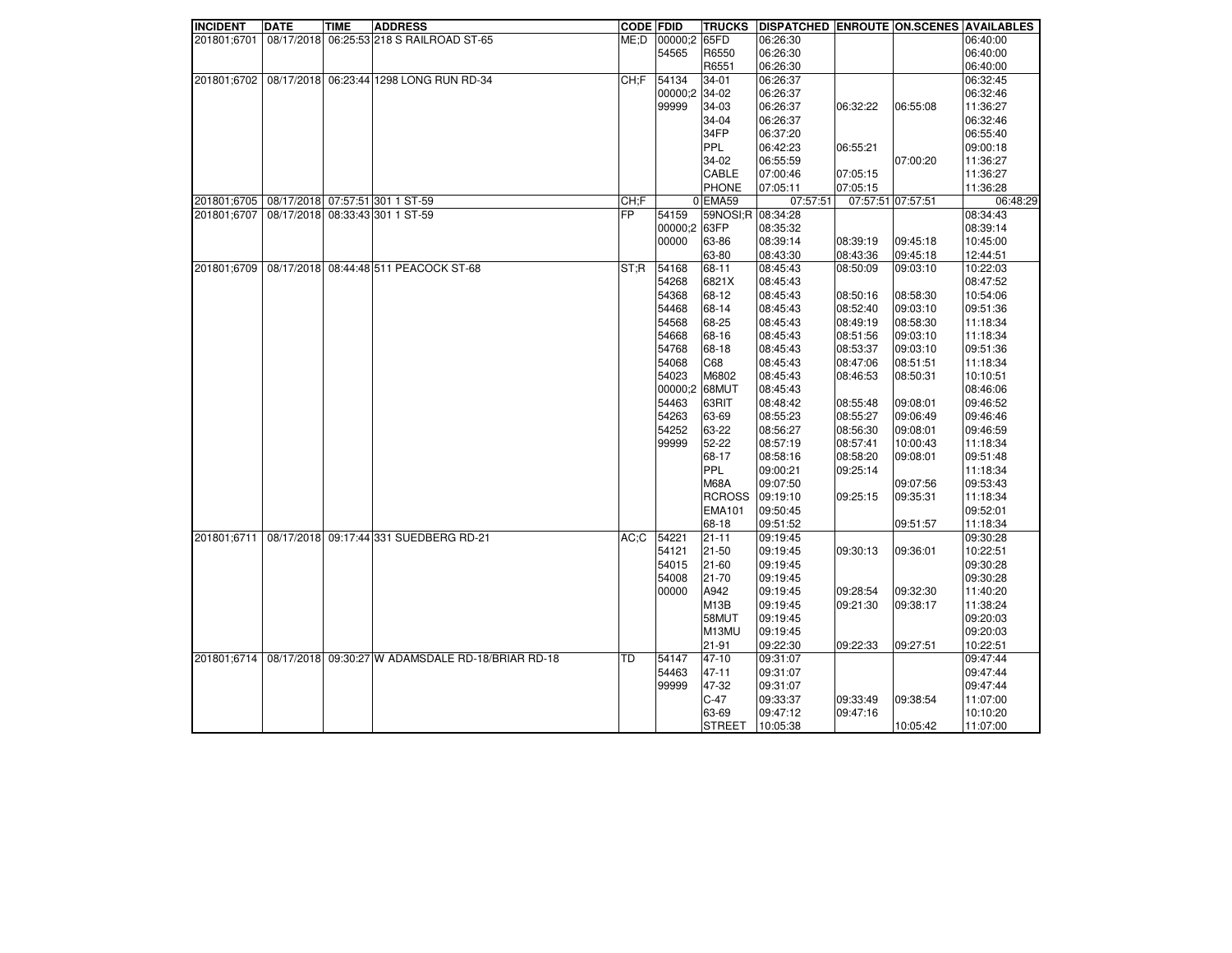| <b>INCIDENT</b> | <b>DATE</b> | <b>TIME</b> | <b>ADDRESS</b>                                         | <b>CODE FDID</b> |            | <b>TRUCKS</b> | <b>DISPATCHED ENROUTE ON SCENES AVAILABLES</b> |          |          |          |
|-----------------|-------------|-------------|--------------------------------------------------------|------------------|------------|---------------|------------------------------------------------|----------|----------|----------|
| 201801;6721     |             |             | 08/17/2018 10:32:12 POTTSVILLE ST-41/N SILLYMAN; ST-41 | RE:S             | 54241      | 41-10         | 10:32:37                                       |          | 10:41:30 | 12:53:42 |
|                 |             |             |                                                        |                  | 54141      | 41-38         | 10:32:37                                       |          |          | 10:54:42 |
|                 |             |             |                                                        |                  | 54023      | 41-17         | 10:32:37                                       | 10:41:12 | 11:07:41 | 12:53:42 |
|                 |             |             |                                                        |                  | 54163      | 41-75         | 10:32:37                                       |          |          | 10:54:42 |
|                 |             |             |                                                        |                  | 00000;2    | 41-65         | 10:32:37                                       |          |          | 10:54:42 |
|                 |             |             |                                                        |                  | 54263      | M6807         | 10:32:37                                       | 10:34:06 | 10:39:01 | 12:32:29 |
|                 |             |             |                                                        |                  | 54463      | 68MUT         | 10:32:37                                       |          |          | 10:34:10 |
|                 |             |             |                                                        |                  | 00000      | 63-57         | 10:33:12                                       | 10:38:35 | 10:42:09 | 12:13:03 |
|                 |             |             |                                                        |                  | 99999      | <b>M68A</b>   | 10:33:12                                       |          |          | 10:34:33 |
|                 |             |             |                                                        |                  |            | 41-01         | 10:35:27                                       | 10:35:31 | 10:39:53 | 12:53:42 |
|                 |             |             |                                                        |                  |            | 63FP          | 10:36:36                                       |          |          | 10:45:10 |
|                 |             |             |                                                        |                  |            |               |                                                |          |          |          |
|                 |             |             |                                                        |                  |            | <b>M68A</b>   | 10:37:27                                       |          |          | 10:37:52 |
|                 |             |             |                                                        |                  |            | 68MUT         | 10:37:27                                       |          |          | 10:37:32 |
|                 |             |             |                                                        |                  |            | M68A          | 10:40:29                                       | 10:40:33 |          | 10:54:23 |
|                 |             |             |                                                        |                  |            | HA63-2        | 10:42:01                                       | 10:52:30 | 11:07:41 | 12:13:03 |
|                 |             |             |                                                        |                  |            | 63-13         | 10:42:03                                       | 10:52:15 | 11:07:41 | 12:13:03 |
|                 |             |             |                                                        |                  |            | 63-17         | 10:42:06                                       |          |          | 10:54:42 |
|                 |             |             |                                                        |                  |            | 63-86         | 10:45:10                                       | 10:45:17 | 11:07:41 | 12:53:42 |
|                 |             |             |                                                        |                  |            | <b>EMA101</b> | 10:45:29                                       |          |          | 11:22:41 |
| 201801;6722     |             |             | 08/17/2018 10:48:12 885 ANN ST-20                      | MV;U             | 54368      | 68-73         | 10:50:41                                       |          |          | 10:57:05 |
|                 |             |             |                                                        |                  | 54468      | 68-14         | 10:50:41                                       | 10:52:40 | 10:56:38 | 13:40:09 |
|                 |             |             |                                                        |                  | 54668      | 68-53         | 10:50:41                                       |          |          | 10:57:05 |
|                 |             |             |                                                        |                  | 54023      | A6811         | 10:50:41                                       | 10:53:44 | 11:03:51 | 11:37:25 |
|                 |             |             |                                                        |                  | 54068      | 68MUT         | 10:50:41                                       |          |          | 10:51:27 |
|                 |             |             |                                                        |                  |            | 68-12         | 10:54:09                                       | 10:54:17 | 11:08:02 | 13:40:09 |
|                 |             |             |                                                        |                  |            | C68-5         | 10:55:48                                       | 10:55:53 | 11:08:02 | 13:40:09 |
| 201801;6723     |             |             | 08/17/2018 11:16:57 77 WIDEWAKE ST-58                  | CH: F            | 54158      | 58-01         | 11:17:36                                       |          |          | 11:19:56 |
|                 |             |             |                                                        |                  | 54258      | 58-02         | 11:17:36                                       |          |          | 11:19:56 |
|                 |             |             |                                                        |                  |            | 58-03         | 11:17:36                                       |          |          | 11:19:56 |
|                 |             |             |                                                        |                  |            | 58-06         | 11:17:36                                       |          |          | 11:19:56 |
|                 |             |             |                                                        |                  |            | 58-07         | 11:17:36                                       |          |          | 11:19:56 |
|                 |             |             |                                                        |                  |            | 58-08         | 11:19:13                                       | 11:19:33 | 11:21:44 | 11:31:12 |
| 201801;6734     |             |             | 08/17/2018 12:37:57 46 WEST PLAYERS WAY-09             | PU;M             | 54209      | 09-10         | 12:39:14                                       |          |          | 12:55:46 |
|                 |             |             |                                                        |                  | 54119      | 09-30         | 12:39:14                                       |          |          | 12:55:46 |
|                 |             |             |                                                        |                  | 00000      | 09-70         | 12:39:14                                       |          |          | 12:55:46 |
|                 |             |             |                                                        |                  |            | $19-10$       | 12:50:13                                       |          |          | 12:55:46 |
|                 |             |             |                                                        |                  |            | 09            | 12:55:35                                       | 12:55:38 |          | 12:56:55 |
| 201801;6740     |             |             | 08/17/2018 12:59:04 41 WILD CHERRY RD-33               | ME;D             | 54158      | 58-10         | 12:59:15                                       |          |          | 13:03:07 |
|                 |             |             |                                                        |                  | 54258      | 58-50         | 12:59:15                                       |          |          | 13:03:07 |
|                 |             |             |                                                        |                  |            | 58-15         | 12:59:15                                       |          |          | 13:03:07 |
|                 |             |             |                                                        |                  |            | 58-35         |                                                | 13:01:47 |          | 13:02:29 |
|                 |             |             |                                                        |                  |            | 58-65         | 12:59:15                                       |          |          | 14:20:50 |
|                 |             |             | 08/17/2018 13:02:17 2 N MAIN ST-64                     |                  |            | CG4           | 13:02:23                                       | 13:02:26 | 13:14:41 |          |
| 201801;6741     |             |             |                                                        | OD;O             | 00000:2    |               | 13:03:47                                       |          |          | 13:10:30 |
|                 |             |             |                                                        |                  | 54164      | C64-1         | 13:03:47                                       |          |          | 13:10:30 |
|                 |             |             |                                                        |                  | 54264      | C64-2         | 13:03:47                                       |          |          | 13:10:30 |
|                 |             |             |                                                        |                  | 54364      | C64-3         | 13:03:47                                       |          |          | 13:04:15 |
|                 |             |             |                                                        |                  | 54464      | C64-4         | 13:03:47                                       |          |          | 13:10:30 |
|                 |             |             |                                                        |                  | 54564      | C64-5         | 13:03:47                                       | 13:10:21 | 13:19:40 | 13:49:58 |
| 201801;6742     |             |             | 08/17/2018 13:31:48 1357A LONG RUN RD-34               | LZ               |            | 54134 34-10   | 13:32:31                                       |          | 13:36:27 | 14:14:04 |
|                 |             |             |                                                        |                  |            | 34-40         | 13:32:31                                       |          |          | 13:36:33 |
|                 |             |             | 201801;6743   08/17/2018   13:32:42 10 BLUE GILL LN-33 |                  | OD;O 54158 | 58-10         | 13:33:58                                       |          |          | 13:48:52 |
|                 |             |             |                                                        |                  | 54258      | 58-30         | 13:33:58                                       |          |          | 13:48:52 |
|                 |             |             |                                                        |                  |            | 58-50         | 13:33:58                                       |          |          | 13:48:52 |
|                 |             |             |                                                        |                  |            | 58-15         | 13:33:58                                       |          |          | 13:48:52 |
|                 |             |             |                                                        |                  |            | 58-35         | 13:33:58                                       |          |          | 13:48:52 |
|                 |             |             |                                                        |                  |            | 58-03         | 13:41:09                                       | 13:41:13 | 13:52:02 | 14:00:07 |
| 201801;6745     |             |             | 08/17/2018 14:46:04 1100 SPRUCE ST-KULPMONT            | S                | 54022      | A3801         | 14:47:20                                       | 14:51:25 | 14:59:57 | 15:57:20 |
|                 |             |             |                                                        |                  | 54014      | M6402         | 14:47:23                                       |          |          | 14:51:27 |
|                 |             |             |                                                        |                  |            | M6401         | 14:50:06                                       | 14:50:13 |          | 15:15:55 |
| 201801;6748     |             |             | 08/17/2018 15:00:13 189 HATCHET COVE-34                | ME;D             |            | 54234 34-55   | 15:00:35                                       |          |          | 15:05:06 |
|                 |             |             |                                                        |                  |            | 34-47         | 15:00:35                                       |          |          | 15:05:06 |
|                 |             |             |                                                        |                  |            | 34-06         | 15:02:41                                       |          | 15:02:57 | 15:27:21 |
| 201801;6751     |             |             | 08/17/2018 15:16:46 88A FIRE HOUSE RD-34               | LZ               |            | 54234 34-55   | 15:17:11                                       | 15:17:23 | 15:17:35 | 15:53:26 |
|                 |             |             |                                                        |                  |            | 34-47         | 15:17:11                                       |          |          | 15:17:33 |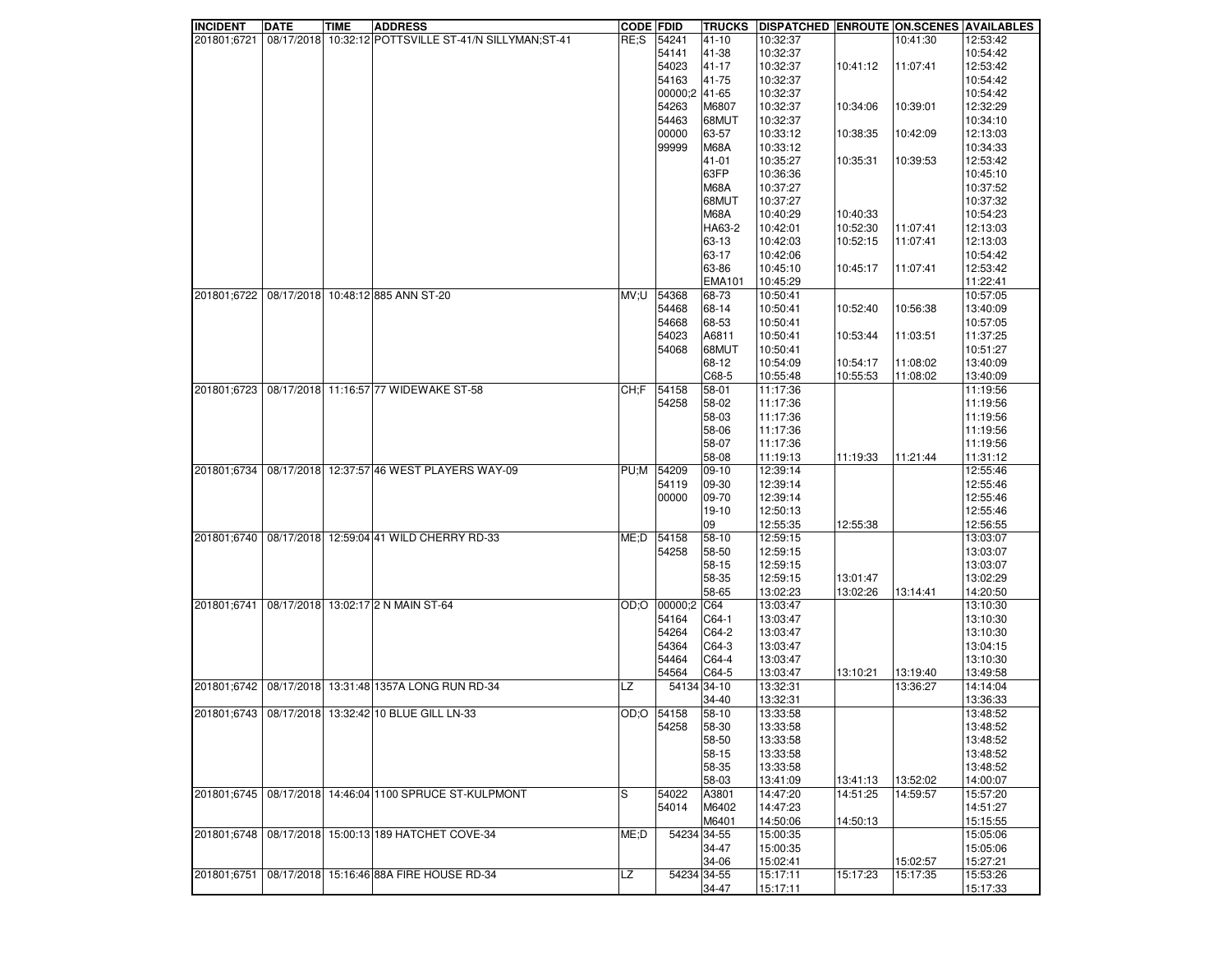| <b>INCIDENT</b> | <b>DATE</b> | <b>TIME</b> | <b>ADDRESS</b>                                           | <b>CODE FDID</b> |               | <b>TRUCKS</b> | <b>DISPATCHED ENROUTE ON SCENES AVAILABLES</b> |          |          |          |
|-----------------|-------------|-------------|----------------------------------------------------------|------------------|---------------|---------------|------------------------------------------------|----------|----------|----------|
| 201801;6753     |             |             | 08/17/2018 15:48:02 209 S TULPEHOCKEN ST-58              | AF:A             | 54158         | 58-10         | 15:49:03                                       | 15:53:54 | 15:55:12 | 16:02:06 |
|                 |             |             |                                                          |                  | 54258         | 58-30         | 15:49:03                                       |          |          | 15:55:31 |
|                 |             |             |                                                          |                  |               | 58-50         | 15:49:03                                       |          |          | 15:55:31 |
|                 |             |             |                                                          |                  |               | 58-15         | 15:49:03                                       |          |          | 15:57:49 |
|                 |             |             |                                                          |                  |               | 58-35         | 15:49:04                                       |          |          | 15:57:49 |
|                 |             |             |                                                          |                  |               | 58-25         | 15:49:04                                       |          |          | 15:57:49 |
|                 |             |             |                                                          |                  |               | 58-01         | 15:55:21                                       |          | 15:55:26 | 16:02:06 |
| 201801;6756     |             |             | 08/17/2018 17:21:45 117 ELM ST-13                        | CH:F             | 00000;2 C-13  |               | 17:23:50                                       |          |          | 17:26:18 |
|                 |             |             |                                                          |                  |               | 13-01         | 17:23:50                                       | 17:25:59 | 17:33:17 | 17:50:36 |
|                 |             |             |                                                          |                  |               | 13-02         | 17:23:50                                       |          |          | 17:26:18 |
|                 |             |             |                                                          |                  |               | 13-03         | 17:23:50                                       |          |          | 17:26:18 |
| 201801;6757     |             |             | 08/17/2018 17:43:55 STEIN RD-04/FAIRGROUNDS RD-04        | TD               | 54204         | $ 04-12 $     | 17:44:29                                       |          |          | 17:47:34 |
|                 |             |             |                                                          |                  | 54104         | 04-32         | 17:44:29                                       |          |          | 17:47:34 |
|                 |             |             |                                                          |                  |               | $ 04-10 $     | 17:44:29                                       |          |          | 17:47:34 |
| 201801;6758     |             |             | 08/17/2018 17:43:55 300 MAHANOY CITY RD-16               | TD               | 00000:2       | C48           | 17:44:35                                       |          |          | 17:49:36 |
|                 |             |             |                                                          |                  | 54348         | 48-10         |                                                | 17:49:10 |          | 17:50:58 |
|                 |             |             |                                                          |                  |               |               | 17:44:35                                       |          |          |          |
|                 |             |             |                                                          |                  |               | 48-70         | 17:44:35                                       |          |          | 17:49:36 |
|                 |             |             |                                                          |                  |               | 48-60         | 17:49:28                                       | 17:49:33 |          | 17:50:58 |
| 201801;6761     |             |             | 08/17/2018 18:05:36 1240 CENTRE TRNPK-35                 | MV;U             | 54142         | 42-11         | 18:06:44                                       |          |          | 18:12:49 |
|                 |             |             |                                                          |                  | 54156         | 42-10         | 18:06:44                                       | 18:12:36 | 18:15:28 | 18:49:07 |
|                 |             |             |                                                          |                  | 54023         | 42-41         | 18:06:44                                       |          |          | 18:12:49 |
|                 |             |             |                                                          |                  |               | 56-56         | 18:06:44                                       |          |          | 18:13:35 |
|                 |             |             |                                                          |                  |               | A6805         | 18:06:44                                       | 18:08:06 | 18:15:26 | 22:55:14 |
|                 |             |             |                                                          |                  |               | 68MUT         | 18:06:44                                       |          |          | 18:06:54 |
|                 |             |             |                                                          |                  |               | M6802         | 18:09:10                                       | 18:09:20 | 18:09:37 | 18:21:48 |
|                 |             |             |                                                          |                  |               | 56-10         | 18:13:28                                       | 18:13:33 |          | 18:16:21 |
|                 |             |             |                                                          |                  |               | 42-41         | 18:14:47                                       | 18:14:51 |          | 18:49:52 |
| 201801;6762     |             |             | 08/17/2018 18:15:04 28 S SILLYMAN ST-41                  | <b>FP</b>        | 00000:2 41FP  |               | 18:16:27                                       |          |          | 18:25:23 |
|                 |             |             |                                                          |                  | 00000         | 41-80         | 18:21:22                                       | 18:21:37 | 18:33:07 | 18:48:48 |
| 201801;6763     |             |             | 08/17/2018 18:44:55 1768 TANGLEWOOD RD-35                | CM: A            | 54142         | 42-11         | 18:47:15                                       |          |          | 18:49:57 |
|                 |             |             |                                                          |                  | 54156         | 56-10         | 18:47:15                                       |          |          | 18:49:57 |
|                 |             |             |                                                          |                  |               | $C-42$        | 18:48:35                                       | 18:48:40 | 18:52:31 | 19:04:20 |
|                 |             |             |                                                          |                  |               | 42-10         | 18:49:11                                       | 18:49:15 | 18:52:33 | 19:04:18 |
| 201801;6764     |             |             | 08/17/2018 19:10:14 CENTRE TRNPK-35/SUMMER VALLEY;RD-35  | <b>FP</b>        | 54142 42FP    |               | 19:10:35                                       | 19:14:42 |          | 19:49:13 |
|                 |             |             |                                                          |                  |               | $C-42$        | 19:14:48                                       | 19:14:53 | 19:49:17 | 20:05:05 |
|                 |             |             |                                                          |                  |               | 42-41         | 19:17:34                                       | 19:17:45 | 19:26:01 | 20:05:03 |
| 201801;6765     |             |             | 08/17/2018 19:45:13 500 PENN ST-65                       | OD;O             | 54265         | 65-12         | 19:46:18                                       | 19:53:33 | 19:55:53 | 20:04:39 |
|                 |             |             |                                                          |                  | 54465         | 65-62         | 19:46:18                                       |          |          | 19:56:04 |
|                 |             |             |                                                          |                  | 00000:2 65-14 |               | 19:46:18                                       | 19:51:34 | 19:53:03 | 20:04:39 |
|                 |             |             |                                                          |                  |               | 65-64         | 19:46:18                                       |          |          | 19:56:04 |
|                 |             |             |                                                          |                  |               | C65           | 19:46:18                                       | 19:50:00 | 19:53:05 | 20:04:39 |
|                 |             |             |                                                          |                  |               | $C65-1$       | 19:46:18                                       |          |          | 19:56:04 |
|                 |             |             |                                                          |                  |               |               |                                                |          |          |          |
|                 |             |             |                                                          |                  |               | C65-2         | 19:46:18                                       |          |          | 19:56:04 |
|                 |             |             |                                                          |                  |               | $ C65-3$      | 19:46:18                                       |          |          | 19:56:04 |
| 201801;6771     |             |             | 08/17/2018 20:17:07 58 N TULPEHOCKEN ST-58               | OD;O             | 54158         | 58-10         | 20:17:37                                       | 20:20:15 | 20:21:17 | 20:48:20 |
|                 |             |             |                                                          |                  | 54258         | 58-30         | 20:17:38                                       |          |          | 20:29:39 |
|                 |             |             |                                                          |                  |               | 58-50         | 20:17:38                                       |          |          | 20:29:39 |
|                 |             |             |                                                          |                  |               | 58-15         | 20:17:38                                       |          | 20:29:33 | 20:48:20 |
|                 |             |             |                                                          |                  |               | 58-35         | 20:17:38                                       |          |          | 20:29:39 |
|                 |             |             |                                                          |                  |               | 58-07         | 20:20:18                                       | 20:20:23 | 20:20:59 | 20:48:20 |
|                 |             |             |                                                          |                  |               | 58-25         | 20:20:29                                       |          | 20:20:36 | 20:48:20 |
| 201801;6774     |             |             | 08/17/2018 20:39:14 POTTSVILLE PIKE/JETSON;DR-TILDEN TWP | <b>FP</b>        | 54142         | 42FP          | 20:40:39                                       |          |          | 21:30:20 |
|                 |             |             |                                                          |                  | 54139         | 39FP          | 20:40:45                                       |          |          | 21:30:20 |
|                 |             |             |                                                          |                  | 00000;2 63FP  |               | 20:40:50                                       |          |          | 20:45:17 |
|                 |             |             |                                                          |                  | 00000         | 63-79         | 20:45:00                                       | 20:45:04 |          | 22:06:34 |
|                 |             |             |                                                          |                  |               | 63-86         | 20:50:29                                       | 20:50:36 |          | 22:06:37 |
| 201801;6776     |             |             | 08/17/2018 21:02:43 611 WALNUT ST-38                     | CH: F            | 00000;2       | $C-38$        | 21:03:17                                       | 21:06:01 | 21:07:06 | 21:08:17 |
|                 |             |             |                                                          |                  | 54238         | 38-01         | 21:03:17                                       |          |          | 21:08:17 |
|                 |             |             |                                                          |                  |               | 38-02         | 21:03:17                                       |          |          | 21:08:17 |
|                 |             |             |                                                          |                  |               | 38-03         | 21:03:17                                       |          |          | 21:08:17 |
| 201801;6779     |             |             | 08/17/2018 21:38:04 47 SCHULTZ RD-21                     | CH:F             | 54121         | $C-21$        | 21:39:05                                       |          |          | 21:43:19 |
|                 |             |             |                                                          |                  | 54221         | 21-01         | 21:39:05                                       |          |          | 21:43:19 |
|                 |             |             |                                                          |                  | 00000         | 21-02         | 21:39:05                                       |          |          | 21:43:19 |
|                 |             |             |                                                          |                  |               | 21-03         | 21:42:03                                       |          | 21:42:08 | 22:00:03 |
|                 |             |             |                                                          |                  |               |               |                                                |          |          |          |